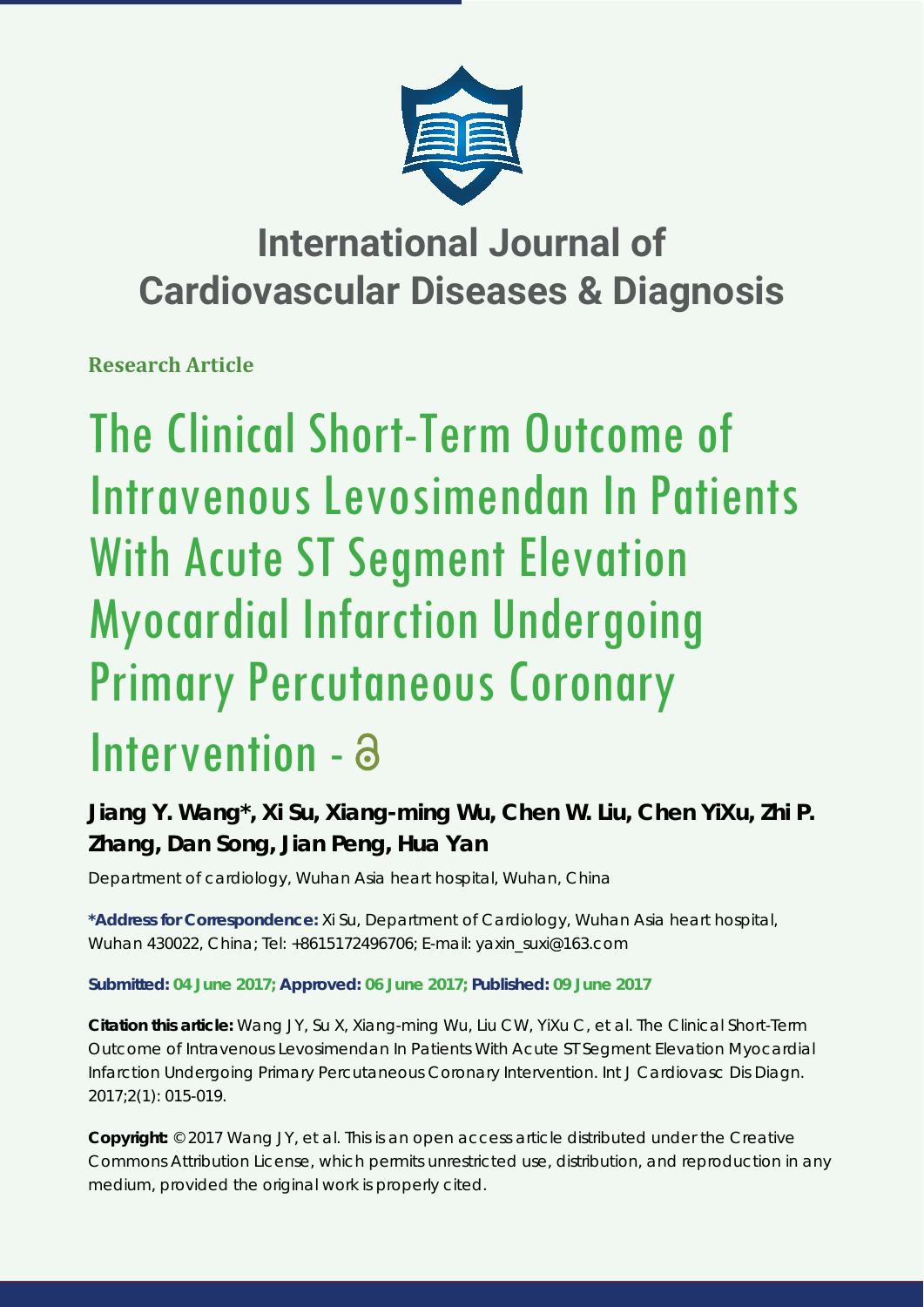#### **ABSTRACT**

**Background and Objectives:** The goal of this study was to evaluate the effects of intravenous levosimendan (Levo) in patients with acute ST Segment Elevation Myocardial Infarction (STEMI) undergoing Primary Percutaneous Coronary Intervention (PPCI).

**Subjects and Methods:** This was a randomized, single-center, single-blind study that included 92 patients. Patients were randomly divided into 2groups: 1 received levosimend an (n =48) and the other received placebo (n = 44). Echocardiography was executed and plasma N-terminal pro brain natriuretic peptide (NT-pro-BNP) levels were measured just prior to intravenous levosimendan treatment and 30th days after intravenous levosimendan treatment. The main end point was a 30-day incidence of major adverse cardiac events (MACE; death, myocardial infarction, or target vessel revascularization).

**Result:** Major adverse cardiac events occurred in 12.8% of patients in the Levo group and 20.62% of those in the control group. NT-pro-BNP of the two groups were decreased 30th days after intravenous levosimendan treatment, however, NT-pro-BNP in the Levo group were significantly lower than those in the control group (P<0.05).Cardiac function in STEMI patients, as reflected by the increased LVEF, FS as well as decreased LVEDd (P<0.05) in all groups at 30 days after intravenous levosimendan treatment, but cardiac function parameters were more obviously improved in the group administered with levosimendan(p<0.05).

**Conclusion:** Levosimendan can significantly improve the myocardium function of patients with STEMI undergoing PPCI.

Keywords: Levosimendan; Percutaneous Coronary Intervention; NT-pro-BNP; Cardiac Function.

#### **INTRODUCTION**

In recent years, there has been a good long-term prognosis for ST-Segment Elevation Myocardial Infarction (STEMI) patients treated with Primary Percutaneous Coronary Intervention (PPCI). As the numbers of coronary care units, reperfusion techniques, and medical therapies increases, have significantly improved the clinical outcome in patients with STEMI. However, despite intensive therapies with hemodynamically effective agents, many patients with ischemic disease do not recover fully and remain at high risk for undesired further events. Hence, it is imperative to attempts to develop novel therapies.

Levosimendan has been developed for the treatment of acute heart failure and other cardiac conditions where the use of an inodilator is considered appropriate. At least three major pharmacological actions have been identified [1], i.e. (i) the selective binding to  $Ca2+$ -saturated cardiac troponin C, (ii) the opening of ATP-sensitive potassium (KATP) channels in the vasculature, and (iii) the opening of KATP channels in the mitochondria. The pharmacology of levosimendan includes positive inotropy with energy-sparing effects, positive effects on ventriculo-arterial coupling, peripheral vasodilation and increasing tissue perfusion, anti-stunning effects and antiinflammatory and anti-apoptotic effects [2]. And, recent studies revealed that the protective effects of levosimendan on ischemia/ reperfusion injury and primarily related to the regulation of apoptosis [3,4]. The goal of this study was to evaluate the effects of intravenous levosimendan in patients with STEMI undergoing PPCI**Subjects and Methods**

#### **Study population and protocol**

This was a random, prospective, double-blind, placebo-controlled clinical trial. A total of 70patients fulfilling the inclusion criteria from August 2015 to February 2016 were initially evaluated. Four patients were excluded because of 2nd- or 3rd-degree atrioventricular block, two because of a supine systolic blood pressure  $< 90$  mm Hg, two for liver, and two for renal failure. A total of 60 patients fulfilling the inclusion criteria were included in the study. Patients were randomly divided into 2 groups: 1 received levosimendan (n=30) and the other received placebo (n=30). Levosimendan (12.5 mg in 45 ml of 5% dextrose) was administered for 24 h as a continuous infusion of 0.1 μg/kg/min. The patients in the placebo group received the same volume of 5% pure dextrose in water at a rate of 20 μg/kg/ min for 24 h. All patients received baseline therapy for STEMI and heart failure, including the use of Bay aspirin, Ticagrelor, heparin, β-blockers, angiotensin-converting enzyme inhibitors, diuretics and nitrates; however, they did not receive any intravenous fluids other than levosimendan and placebo.

Inclusion criteria were chest pain lasting for >30 min that was not relieved by treatment with sublingual nitroglycerin, ST-segment elevation ≥2 mm in at least two electrocardiographic leads and increases in serum troponin I to levels at least twice their upper limits of normal. Receipt of emergency PCI within 12 h of STEMI, without antecedentthrombolysis. Re-establishment of thrombolysis in myocardial infarction (TIMI) 3 flow in the infarct-related artery. NYHA class III–IV symptoms despite optimized interventional and medical therapy. LVEF of ≤0.40.

Exclusion criteria were as follows: a supine systolic blood pressure <90 mm Hg, 2nd-or 3rd-degree atrioventricular block, severe arrhythmias, acute or chronic inflammatory or infectious diseases, cardiac shock or post cardio pulmonary resuscitation, uncorrected primary stenoticvalve disease, pericardial disease, obstructive cardiomyopathy, primary renal or hepatic impairment (creatinine >2.5 mg/dl),contrast-media allergy, hypokalaemia or hyperkalaemia (potassium < 3.5 or > 5.5mmol/l), pregnancy, breast-feeding or any other reason or condition determined by the investigator to interfere with the subject's participation in the study**Interventional Procedure**

PCI was performed using a standard technique, through the radial artery route. Routine care was taken before and after the procedure for all patients, including pretreatment with a loading dose of Ticagrelor (180mg) or clopidogrel (300 mg initial oral bolus) the day before the procedure, followed by Ticagrelor (90mg/bid)or clopidogrel (75mg/ day) for 12 month, in addition to lifelong aspirin medication (100mg/ day). Intravenous bolus of unfractionated heparin (100 IU/kg), with activated coagulation time adjusted (200-300 s with Hemochron devices), was administered at the beginning of the procedure. The radial artery sheath was removed immediately after the end of the procedure.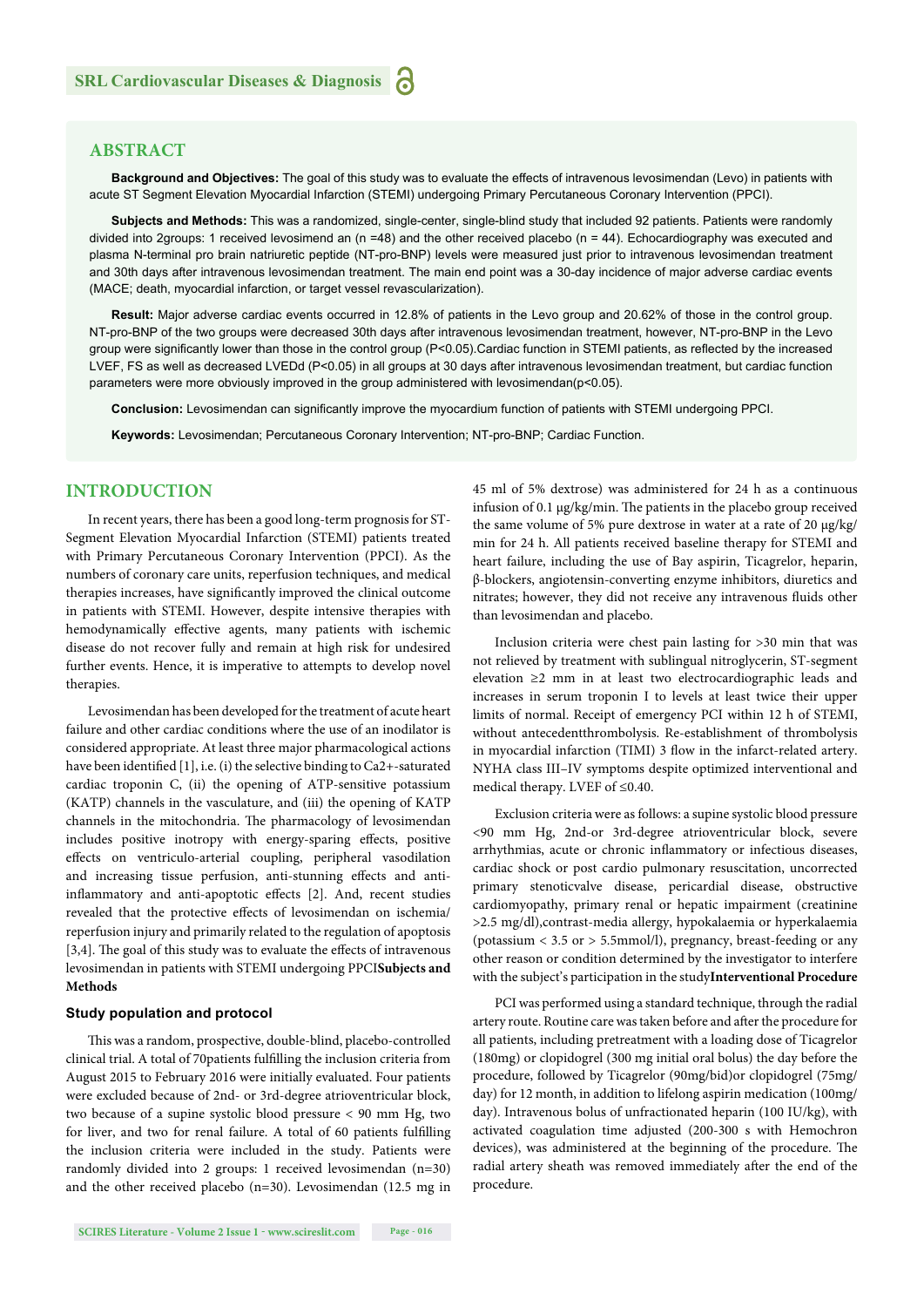#### **Angiographic analysis**

Classification of coronary artery morphology based on the report of the American Heart Association/American College of Cardiology Task Force was used [5]. Coronary angiograms were reviewed by independent observers blinded to the results of biochemical assays. Intimal major or minor dissection, thrombus, abrupt closures in a previously patent vessel, no-reflow, spasm and side-branch occlusion were assessed. The degree of perfusion was evaluated according to TIMI criteria [6]. No-reflow phenomenon was defined as TIMI flow grade 0, 1, or 2 without a mechanical obstruction on angiograms after PCI. Left ventricular function was assessed by angiography in all patients.

#### **Echocardiography**

One experienced investigator who was blinded to the study protocol captured the transthoracic echocardiogram using a GE VIVID 7 system and a 3.5 MHz transducer. Briefly, the 3.5 MHz transducer was placed on the left anterior chest wall to obtain the Left Ventricular End-Diastolic Dimension (LVEDd), Left Ventricular Fractional Shortening (FS), and Left Ventricular Ejection Fraction (LVEF) were calculated using a cubic formula. All parameters were averaged from more than three consecutive cardiac cycles**Blood Sampling and Analyzing**

All samples were collected by venipuncture into ethylene diamine tetra acetic acid tubes. The samples were analyzed within ten minutes using the Fluorescence Immunoassay technique and Biosite (CA, USA) using a NT-pro-BNP Triage Kit in the Biochemistry Lab, Emergency Unit.

#### **Statistical Analysis**

Statistical analyses were performed with SPSS version 17.0 software. Data are expressed as mean  $\pm$  SD or percentages for categorical variables. To compare parametric continuous variables, the independent Student t-test was used. For categorical variables, the χ<sup>2</sup>test was used. *P<0.05* was considered to be statistically significant.

#### **RESULTS**

The studied population was composed of 48 patients in the Levogroup, 44 patients in the control group. Pretreatment with intravenous levosimendan was well tolerated and there were no instances of serious adverse events during the in hospital follow-up. Clinical and procedural variables in the Levo and control groups are shown in (Tables 1,2 and 3), respectively. The two groups were similar with regard to age, sex, cardiovascular risk factors, mean time to angiography, and medical therapy at the time of intervention. Coronary anatomy, lesion type, procedural characteristics, use of drug-eluting stents, diameter and length of implanted stents were similar. Primary composite end point: 30 days incidence of major adverse cardiac events (MACE; death, myocardial infarction, or target vessel revascularization). The result shows MACE in 9.1% of patients (four of 44) in the control group and in 4.2% (two of 48) of those in the Levo-group (*P=0.189*).

LVEF (Levo group-51.24 ± 5.63 % and 55.62 ± 4.89 %; control group-52.46  $\pm$  4.82% and 54.29  $\pm$  3.29% at the baseline and at 30 days, respectively;  $p > 0.05$ ) did not significantly change after 30days of treatment. However, LVEDd (Levo group-52.62 ± 4.53mm and 42.53  $\pm$  5.84mm; control group-53.27  $\pm$  3.86% and 47.46  $\pm$  4.28% at the baseline and at 30 days, respectively;  $p < 0.05$ ) significantly

**SCIRES Literature - Volume 2 Issue 1 - www.scireslit.com Page - 017**

change after 30days of treatment as well as LVFS (Levo group-27.53 ± 3.59% and 35.53 ± 3.72mm; control group-28.31 ± 3.48% and 31.42 ± 3.26% at the baseline and at 30 days, respectively; *p< 0.05*), and LVEDd was lower in the group administered Levo treatment and LVFS was higher in the group administered Levo treatment. NT-

**Table 1:** Clinical characteristics of the study population. ACEI: Angiotensin-Converting Enzyme Inhibitors; CABG: Coronary Artery Bypass grafting; PCI: Percentaneous Coronary intervention; NSTEMI: Non-ST Segment Elevation Myocardial Infarction; BMI: Body Mass Index. Levo: Levosimendan

| Variables                          | Control<br>$group(n=44)$ | Levo<br>$group(n=48)$ | P Value |
|------------------------------------|--------------------------|-----------------------|---------|
| Mean (SD) age (years)              | 63.21±12.35              | 62.34 ±15.58          | 0.849   |
| Sex, male, n (%)                   | 28(64)                   | 32(67)                | 0.760   |
| History, n (%)                     |                          |                       |         |
| Earlier myocardial infarction      | 4(9)                     | 6(13)                 | 0.742   |
| Earlier PCI                        | 6(14)                    | 9(19)                 | 0.507   |
| <b>Earlier CABG</b>                | 2(5)                     | 3(6)                  | 1.000   |
| Unstable angina                    | 25(57)                   | 23(48)                | 0.393   |
| <b>NSTEMI</b>                      | 19(43)                   | 25(52)                | 0.393   |
| Risk factors, n (%)                |                          |                       |         |
| Smoking (past or current)          | 26(59)                   | 28(58)                | 0.941   |
| Hypercholesterolaemia              | 23(52)                   | 25(52)                | 0.986   |
| Hypertension                       | 28(64)                   | 33(69)                | 0.604   |
| Diabetes mellitus                  | 16(36)                   | 19(43)                | 0.751   |
| Family history                     | 8(18)<br>7(15)           |                       | 0.641   |
| Mean (SD) BMI (kg/m <sup>2</sup> ) | $26.23 \pm 3.28$         | $25.75 \pm 3.16$      |         |
| Medication, n (%)                  |                          |                       |         |
| ACE inhibitors or ARB              | 35(80)                   | 40(83)                | 0.640   |
| <b>ß</b> Blockers                  | 36(82)                   | 41(85)                | 0.641   |
| Calcium antagonist                 | 12(27)<br>11(23)         |                       | 0.630   |
| Aspirin                            | 44(100)                  | 48(100)               | 1.000   |
| Clopidogrel                        | 18(41)                   | 22(46)                | 0.509   |
| Ticagrelor                         | 26(59)                   | 26(54)                | 0.634   |
| Insulin                            | 6(14)                    | 8(17)                 | 0.686   |
| <b>Nitrates</b>                    | 36(82)                   | 38(80)                | 0.749   |

**Table 2:** Angiographic characteristics of the study population Levo: Levosimendan; \*According to the American Heart Association/American College of Cardiology classification.

| Variable, n (%)                 | control<br>$group(n=44)$ | Levo<br>$group(n=48)$ | P Value |
|---------------------------------|--------------------------|-----------------------|---------|
| Lesion class*                   |                          |                       |         |
| $A + B1$                        | 32(73)                   | 36(75)                | 0.804   |
| $B2+C$                          | 12(27)                   | 12(25)                | 0.804   |
| Artery involved                 |                          |                       |         |
| Left main artery                | 0                        | 0                     | 1.000   |
| Left anterior descending artery | 33(75)                   | 35(73)                | 0.820   |
| Left circumflex artery          | 24(55)                   | 28(58)                | 0.714   |
| Right coronary artery           | 30(68)                   | 30(63)                | 0.568   |
| Single-vessel disease           | 12(27)                   | 15(31)                | 0.676   |
| Double-vessel disease           | 21(48)                   | 21(44)                | 0.702   |
| Three-vessel disease            | 11(25)                   | 12(25)                | 1.000   |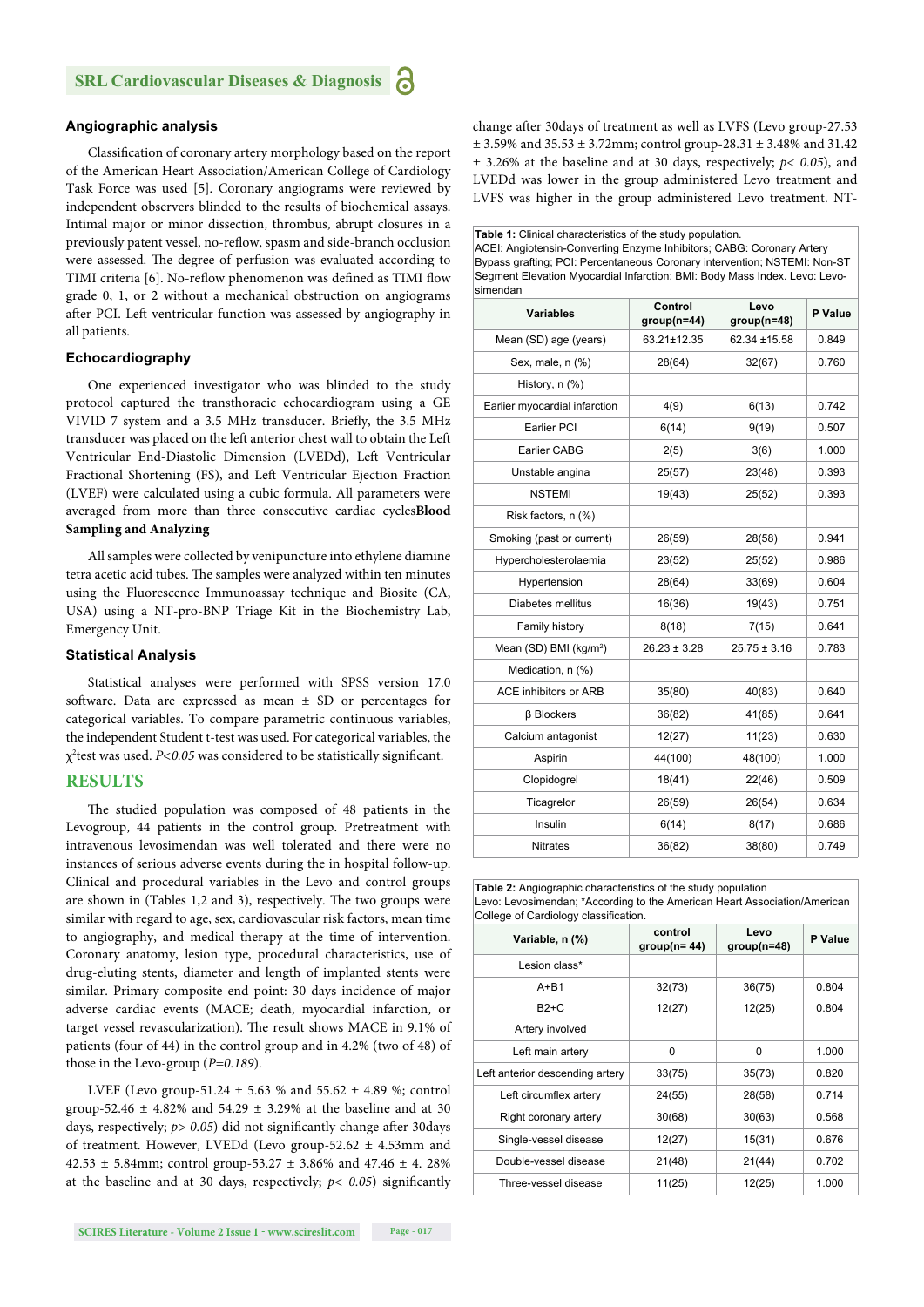pro-BNP (Levo group-456.82 ± 89.53 pg/ml and 219.64 ±72.82 pg/ ml; control group-438.52  $\pm$  82.94 pg/ml and 279.35  $\pm$  68.26 pg/ml at the baseline and at 30 days, respectively;  $p$  < 0.05) significantly change after 30days of treatment. NT-pro-BNP levels significantly decreased in both groups during the 30-day follow-up period (229.34  $\pm$  59.25 and  $150.67 \pm 63.48$ , respectively). However, the decrease of NTpro-BNP levels was higher in the group administered Levo than the control group (*p<0.05*). (Table 4)

#### **DISCUSSION**

The present study demonstrated that short-term (30-day) intravenous levosimendan treatment in patients with STEMI undergoing PPCI reduces plasma levels of NT-pro-BNP, reduces LVEDd, and increase LVFS. Major adverse cardiac events occurred did not significantly change after 30days of treatment. However, the decrease of major adverse cardiac events was higher in the group administered levosimendan than the control group.

The benefits of levosimendan maybe attributed to its actions as an ATP-sensitive potassium  $(K_{\text{ATP}})$  channel opener in coronary vascular

| Table 3: Procedural characteristics and complications of the study population<br>TIMI: Thrombolysis in Myocardial Infarction Trial; Levo: Levosimendan. |                          |                       |         |  |
|---------------------------------------------------------------------------------------------------------------------------------------------------------|--------------------------|-----------------------|---------|--|
| parameters                                                                                                                                              | Control<br>$group(n=44)$ | Levo<br>$group(n=48)$ | P Value |  |
| Stent length (mm)                                                                                                                                       | $23.26 \pm 3.82$         | $21.89 \pm 2.87$      | 0.553   |  |
| Stent diameter (mm)                                                                                                                                     | $2.82 \pm 0.64$          | $2.93 \pm 0.58$       |         |  |
| Total inflation time (s)                                                                                                                                | $38.42 \pm 8.96$         | $42.32 \pm 5.75$      | 0.162   |  |
| Inflation maximal pressure<br>(atm)                                                                                                                     | $14.36 \pm 3.67$         | $15.42 \pm 4.26$      | 0.737   |  |
| TIMI flow grade $\leq$ 1, n (%)                                                                                                                         | 2(5)                     | 1(2)                  | 0.328   |  |
| TIMI flow grade = $2$ , n $(\%)$                                                                                                                        | 5(7)                     | 2(4)                  | 0.328   |  |
| TIMI flow grade = $3$ , n $(\%)$                                                                                                                        | 37(88)                   | 45(94)                | 0.328   |  |
| ST change during inflation,<br>$n (\%)$                                                                                                                 | 8(18)                    | 11(23)                | 0.575   |  |
| Procedural complication, n (%)                                                                                                                          |                          |                       |         |  |
| Side-branch occlusion                                                                                                                                   | 4(9)                     | 4(10)                 | 1.000   |  |
| Coronary dissection                                                                                                                                     | 2(5)                     | 2(4)                  | 1.000   |  |
| Coronary spasm                                                                                                                                          | 5(11)                    | 6(13)                 | 0.867   |  |
| Coronary embolisation                                                                                                                                   | 1(2)                     | 1(2)                  | 1.000   |  |

**Table 4:** LVEF, LVEDd, LVFS and NT-pro-BNP differences between the baseline and the 30th day NT-pro-BNP,N-terminal pro brain natriuretic peptide; LVEDd, left ventricular end-diastolic dimension; FS, left ventricular fractional shortening; LVEF, left ventricular ejection fraction; Levo: Levosimendan. Comparison baseline, *<sup>a</sup> p<0.05*; Comparison ATV group, *<sup>b</sup> p<0.0*5.

| Levo     | Variables              | <b>Baseline</b>    | 30 days                        |
|----------|------------------------|--------------------|--------------------------------|
| $(n=30)$ | NT-pro-BNP(pg/<br>ml)  | $456.82 \pm 89.53$ | $219.64 \pm 72.82^{ab}$        |
|          | LVEF $(%)$             | $51.24 \pm 5.63$   | $55.62 \pm 4.89$               |
|          | LVEDd (mm)             | $52.62 \pm 4.53$   | $42.53 \pm 5.84^{ab}$          |
|          | LVFS $(%)$             | $27.53 \pm 3.59$   | $35.53 \pm 3.72$ <sup>ab</sup> |
| Control  |                        |                    |                                |
| $(n=30)$ | NT-pro-BNP (pg/<br>ml) | $438.52 \pm 82.94$ | $279.35 \pm 68.26^a$           |
|          | LVEF $(% )$            | $52.46 \pm 4.82$   | $54.29 \pm 3.29$               |
|          | LVEDd (mm)             | 53.27± 3.86        | $47.46 \pm 4.28$ <sup>a</sup>  |
|          | LVFS $(%)$             | $28.31 \pm 3.48$   | $31.42 \pm 3.26^a$             |

smooth muscle [7] and the enhancement of coronary blood flow. In addition, levosimendan can inhibit phosphodiesteraseIII in the myocardium [8], but this may not be the major mechanism by which it causes coronary vasodilation, as with milrinone [9]. This effect is only pronounced at higher concentrations. Levosimendan increases the responsiveness to calcium, leaving the cytosolic  $Ca<sup>2+</sup>$  concentration unchanged, and activates the  $K_{ATP}$  channels to protect the ischaemicreperfused myocardium; this appears to be accomplished by the conservation of energy metabolism and other mechanisms, as of yet unknown. The cardio protective effect of the  $K_{ATP}$  channels has attracted much attention recently  $[10,11]$ . The reason for this effect and the mechanism of levosimendan are relatively unclear at the present stage and will need to be elucidated in more detail. The improvement of cardiac function after the infusion

Oflevosimendan was accompanied by beneficial neurohumoral regulation. The neurohumoral effects were represented by the concomitant reduction in plasma BNP levels, and the improvement of LV function may be the main contributing factor.

NT-pro-BNP is released in response to ventricular myocardial contraction, indicating myocardial wall stress [12]. It has been established in several clinical studies that increased NT-pro-BNP is related to ischemia, rather than myocardial necrosis in acute coronary syndrome. NT-pro-BNP is considered an important prognostic indicator for acute coronary syndrome [13]. The present study demonstrated that short-term (30-day) intravenous levosimendan treatment in patients with STEMI undergoing PPCI reduces plasmalevels of NT-pro-BNP.

To ensure patient safety, the study was designed to use a continuous intravenous infusion of low-dose levosimendan without a loading dose. The levosimendan infusion was well tolerated in this study. There were no significant differences in the incidences and types of adverse events in the 2 groups. In conclusion, the results of our study indicate that levosimendan improves the function of myocardium after PCI in STEMI patients. As a novel inotropic agent, levosimendan could play an important role in the treatment of heart failure due to ventricular dysfunction by myocardial injury after cardiac surger

#### **Study limitations**

This study was based on a limited number of observations made in a small population of patients and a brief follow-up period, potentially diminishing the validity of the drawn statistical inference. The present study results should be applied only with caution to clinical situations in which STEMI is potentially involved, and further investigation is required. Future studies are required for these findings to be applied to clinical practice.

#### **FUNDING STATUS**

Wuhan Health and Family Planning Commission Research Foundation funded (WX17Q36).

#### **REFERENCES**

- 1. Papp Z, Édes I, Fruhwald S, De Hert SG, Salmenperä M, Leppikangas H, et al. Levosimendan: molecular mechanisms and clinical implications: consensus of experts on the mechanisms of action of levosimendan. Int J Cardiol 2012; 159: 82-7. DOI: 10.1016/j.ijcard.2011.07.022. https://goo.gl/2mLGaZ
- 2. Maytin M, Colucci WS. Cardio protection: a new paradigm in the management of acute heart failure syndromes. Am J Cardiol 2005; 96: 26G-31G. DOI: 10.1016/j.amjcard.2005.07.018. https://goo.gl/dAwQuu